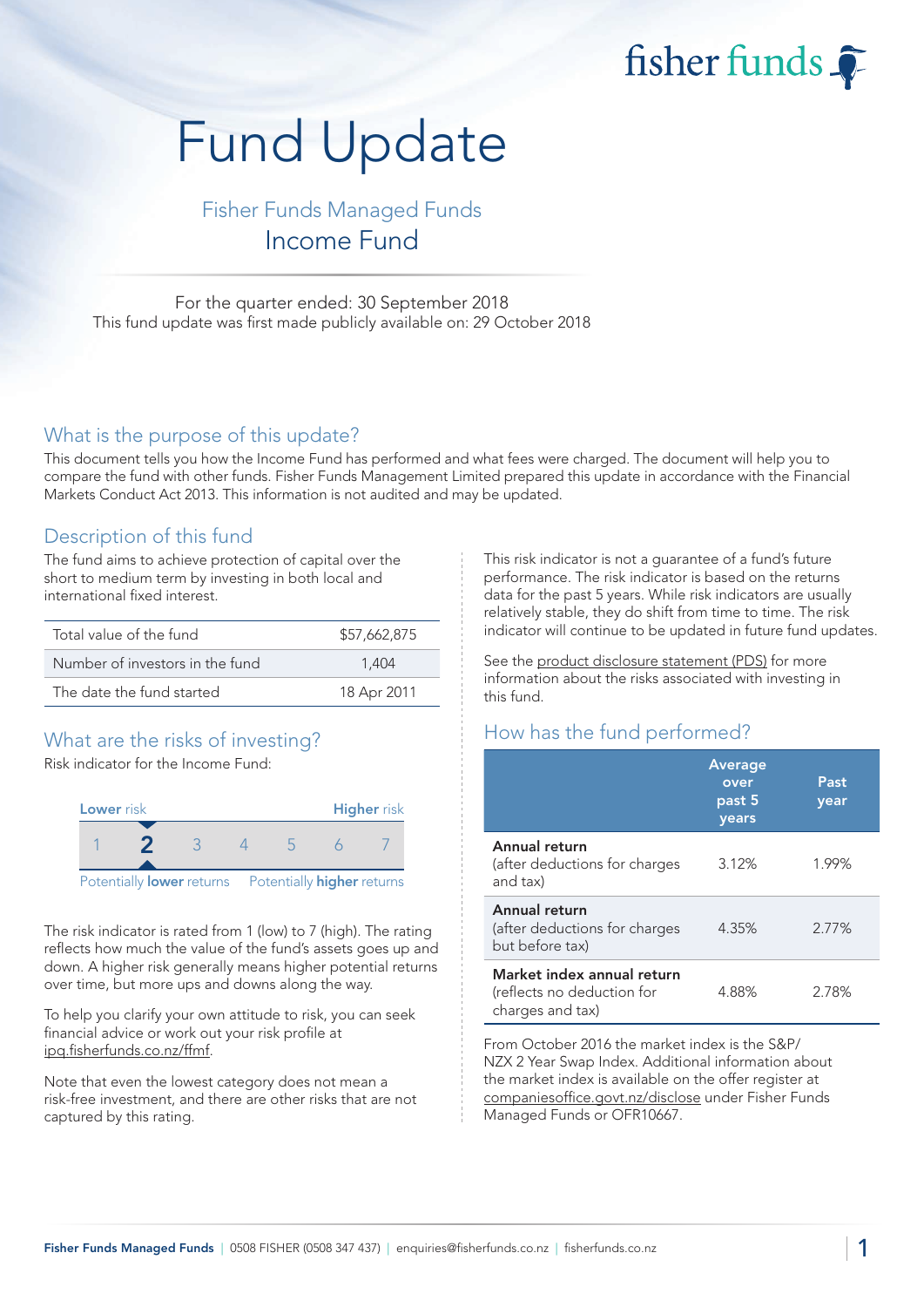## Annual return graph



This shows the return after fund charges and tax for each year ending 31 March since the fund started. The last bar shows the average annual return since the fund started, up to 30 September 2018.

Important: This does not tell you how the fund will perform in the future.

Returns in this update are after tax at the highest prescribed investor rate (PIR) of tax for an individual New Zealand resident. Your tax may be lower. The market index return reflects no deduction for charges and tax.

#### What fees are investors charged?

Investors in the Income Fund are charged fund charges that include GST. In the year to 31 March 2018 these were:

|                                                | % of net asset value |
|------------------------------------------------|----------------------|
| <b>Total fund charges</b>                      | 1.22%                |
| Which are made up of:                          |                      |
| Total management and<br>administration charges | 1.22%                |
| Including:                                     |                      |
| Manager's basic fee                            | 1.01%                |
| Other management and<br>administration charges | 0.21%                |
| Total performance-based fees                   |                      |

Small differences in fees and charges can have a big impact on your investment over the long term.

### Example of how this applies to an investor

Katie had \$10,000 in the fund at the start of the year and did not make any further contributions. At the end of the year, Katie received a return after fund charges were deducted of \$199 (that is 1.99% of her initial \$10,000). Katie did not pay other charges. This gives Katie a total return after tax of \$199 for the year.

#### What does the fund invest in?

#### Actual investment mix

This shows the types of assets that the fund invests in.



#### Target investment mix

This shows the mix of assets that the fund generally intends to invest in.